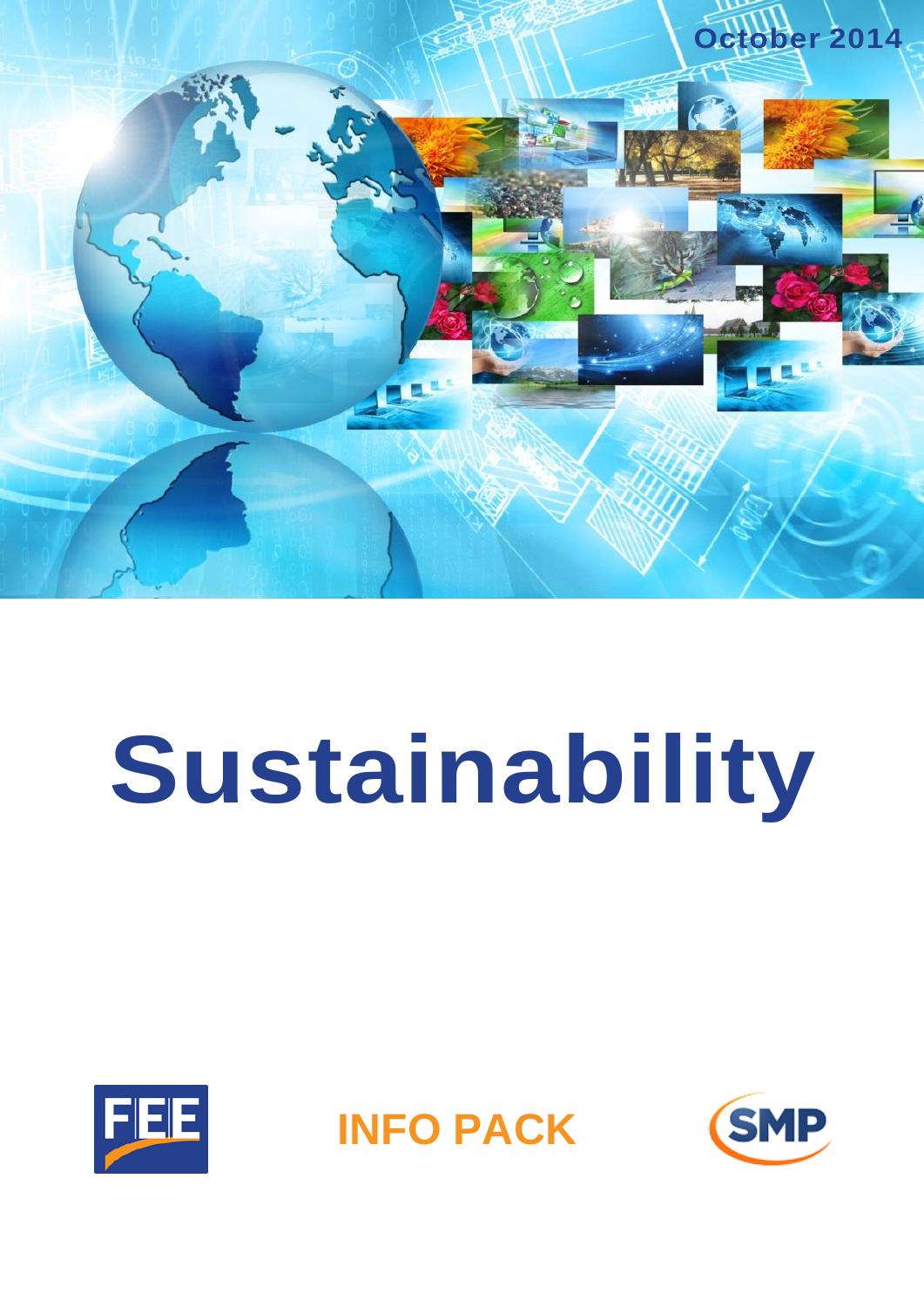# **Why is sustainability relevant for your practice?**

Sustainability may not seem immediately relevant for your practice, but rather to address a moral appeal. Its [classic definition](http://www.un-documents.net/ocf-02.htm) namely refers to "meeting the needs of the present, without compromising the ability of future generations to meet their own needs". However, sustainability has become more and more part of everyday business because of regulatory and market demands. This Info Pack will demonstrate how you can support your SME clients by advising them on sustainability.

The EU aims for SMEs to be able to transform environmental challenges into economic opportunities while acting sustainably (Small Business Act 2008). See the EU survey results on *SMEs, Resource Efficiency and Green Markets* in the textbox below.

# [Flash Eurobarometer December 2013](http://ec.europa.eu/public_opinion/flash/fl_381_en.pdf)

- Almost all EU SMEs (92%) comply with environmental legislation – with 19% going further than required and 22% contemplating doing so.
- **Most SMEs try to become more resource** efficient to reduce costs (63%), while 28% indicate that the environment is one of their top priorities and 23% are driven because of consumer or provider demand.
- **Eight out of ten SMEs are planning additional** resource efficiency actions in the next two years.
- 55% of SMEs encounter difficulties when trying to set up resource efficiency actions, particularly complex legal or administrative procedures.

The majority of the 21 million EU SMEs thus need help in becoming more sustainable. This paves the way for you to provide an extra value to your SME clients.

### **SMEs and sustainability**

Let's take a closer look at the regulatory and market demands which make sustainability matter for SMEs:

### **1 Increased regulation**

Currently, only large companies have to disclose how they impact their wider environment (see boxed text below). However, these requirements are starting to spill over to SMEs which need to anticipate upcoming regulation.

Larger organisations can also be required to verify the environmental credentials of their suppliers. SMEs may thus need to address their own sustainability issues in order to do business with larger companies and participate in a [sustainable](http://supply-chain.unglobalcompact.org/)  [supply chain.](http://supply-chain.unglobalcompact.org/)

### **2 Changing customer demands**

Customers increasingly ask for more sustainably produced goods and services. Their motives can range from preferring (energy) efficient alternatives to a growing social conscience. Furthermore, there is a growing circle of people asking for information on how a company operates. Companies thus need to be more transparent towards (potential) customers, NGOs, investors, governments, employees, and other stakeholders.

# **Sustainability requirements for larger entities**

**National law** – e.g., listing requirements

**EU law** – The EU Accounting Directive [will](http://ec.europa.eu/internal_market/accounting/non-financial_reporting/index_en.htm)  [require](http://ec.europa.eu/internal_market/accounting/non-financial_reporting/index_en.htm) public-interest entities with over 500 employees to annually disclose non-financial information (environmental, social, human rights etc). See the [FEE factsheet](http://www.fee.be/images/Factsheet_EU_Directive_NonFinancial_Information_1406.pdf)

**IFRS** – Some International Financial Reporting Standards (IFRS) specifically refer to environmental matters, such as IAS 37, Provisions and Contingent Liabilities and IAS 16, Property, Plant and Equipment.

**[Integrated Reporting](http://www.theiirc.org/)** – This market-driven development aims for companies to integrate their financial and non-financial information to communicate how the organisation creates value over time.

# **What is the business case for sustainable SMEs?**

 **Expand |** SMEs can expand their range of clients and services when complying with sustainability regimes. For example by securing contracts with larger companies or winning public procurement tenders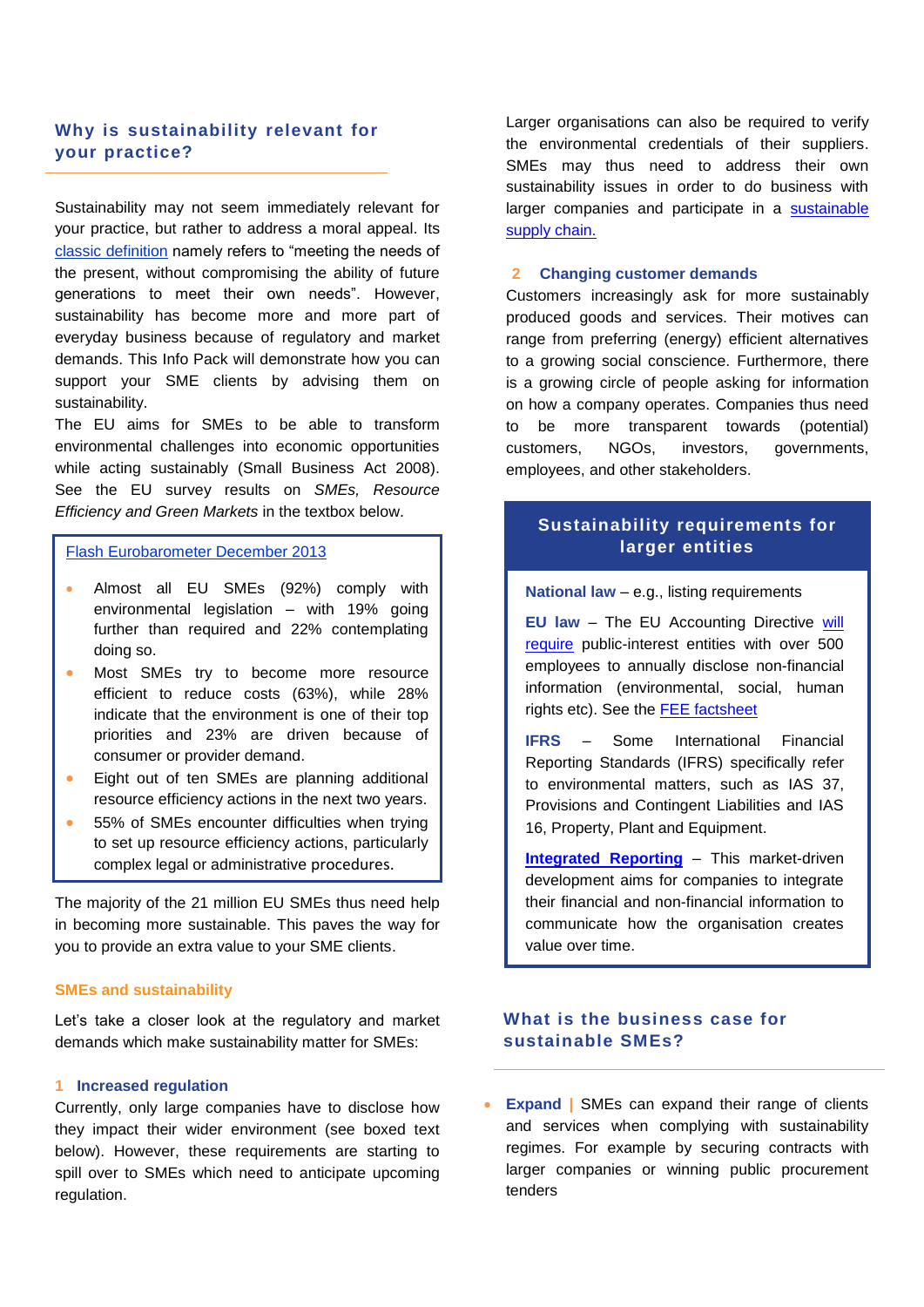- **Reduce costs |** SMEs can reduce their business costs by introducing a more sustainable way of working.
- **Manage risks |** A focus on sustainability may identify risks to the SME's current operations and help them avoid future liabilities.
- **Plan for succession | Sustainability concerns may** open the door for SME owners to consider the sensitive subject of their succession.
- **Brand** | Attracting attention to its sustainability efforts can improve the public image of a company. Not only to attract customers, but also to retain the loyalty of employees.
- **Attract capital |** Sustainability planning produces with a strong management structure, accounting system and internal controls to prevent financial harm. Reporting on sustainability also enhances the entity's corporate responsibility "brand" which may make it more attractive to lenders.
- **Long-term strategy |** By its very nature, considering sustainability moves a business towards longer term strategic planning, instead of focussing on short term results.

# **Why are you best placed to advise SMEs on sustainability?**

- Your ongoing professional relationship which is built on trust and integrity
- Detailed knowledge of your client's business
- Your experience with advising similar SMEs in an impartial, understandable and cost-effective manner

### **Sustainability advice – first steps**

The Association of Chartered Certified Accountants (ACCA) already identified the following four steps that SMPs could take in providing sustainability advice [\(Environmental Aspects of Sustainability: SMEs and the](http://www.accaglobal.com/content/dam/acca/global/PDF-technical/small-business/rr-128-001.pdf)  [Role of the Accountant,](http://www.accaglobal.com/content/dam/acca/global/PDF-technical/small-business/rr-128-001.pdf) ACCA, 2012):

**1 Partnership |** You can learn about sustainability by cooperating with local environmental sustainability experts.

- **2 Gain experience |** What better way to start than to review the sustainability of your own practice? This will make you and your colleagues aware of the matters which your clients may experience.
- **3 Seek information** | Once you get to know the relevant information sources you can recommend these to your clients.
- **4 Formalise commitment |** Spread the word about your sustainability services via your website and other external communications.

### **Further resources:**

International Federation of Accountants (IFAC):

- The Role of SMPs [in Greening Small Business](http://www.ifac.org/publications-resources/role-smps-greening-small-business)
- Sustainability: Challenges and Opportunities for [SMPs and SMEs](http://www.ifac.org/news-events/2013-04/sustainability-challenges-and-opportunities-smps-and-smes#.UkmCqBDYhDU.twitter)

### Global Reporting Initiative

Ready to Report? Introducing Sustainability [Reporting For SMEs](https://www.globalreporting.org/resourcelibrary/Ready-to-Report-SME-booklet-online.pdf)

# **How you can help SMEs**

- Identify the main areas of opportunity and risk and quantify these
- Help SMEs design a long-term strategy. Continue to assess the results by identifying appropriate KPIs

# **In practice**

- **Create an Environmental [Management System](http://www.smetoolkit.org/smetoolkit/en/content/en/279/Creating-an-Environmental-Management-System-EMS-)** (EMS) – a framework which helps a company achieve its environmental goals through consistent control of its operations. This can be based on [ISO 14001](http://www.iso.org/iso/home/store/publication_item.htm?pid=PUB100329)
- **•** Provide assurance on an EMS that is already in place, which can be done by preparing the [EnviroReady Report](http://www.14000registry.com/),
- Obtain a form of accreditation, such as
	- [EU Eco-management and audit scheme](http://ec.europa.eu/environment/emas/index_en.htm)  [\(EMAS\)](http://ec.europa.eu/environment/emas/index_en.htm)
	- [Global Reporting Initiative's Level](http://www.globalreporting.org/reporting/G3andG3-1/application-level-information/Pages/default.aspx) C
- Provide the often required annual assessment of the accreditation